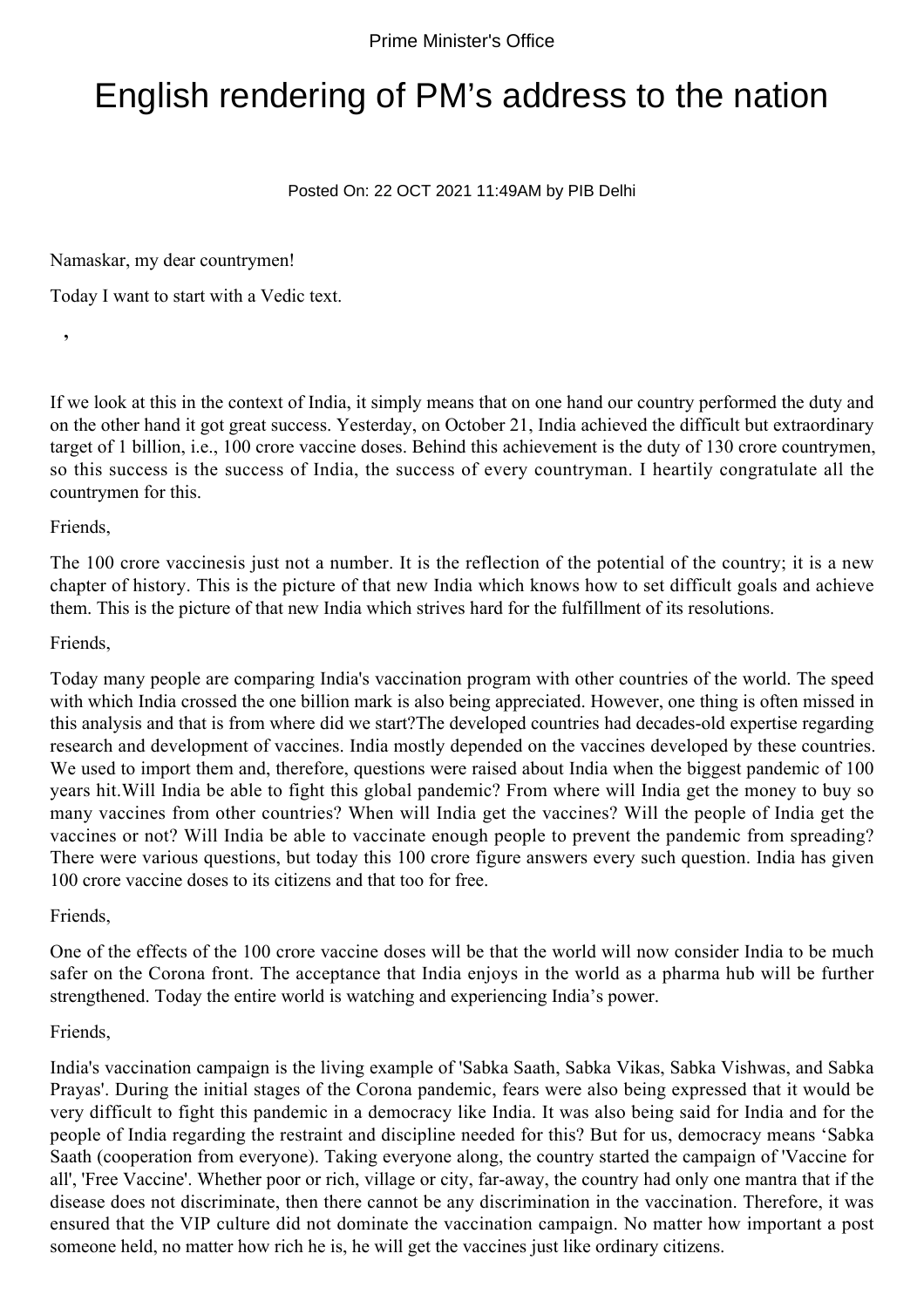### Friends,

It was also being said for our country that most of the people would not turn up to get vaccinated. Vaccine hesitancyremains a major challenge even today in many major developed countries of the world. But the people of India have answered such critics by taking 100 crore vaccine doses.

# Friends,

When 'Sabka Prayas' (everybody's effort) is added to a campaign then the results are amazing. We made public participation as our first force in the country's fight against the pandemic, made them the first line of defense. The country clapped, banged thalis and lit lamps to give energy to its solidarity. Then some people questioned will this disease run away by doing all these things? But we all saw the unity of the country in it, the awakening of collective power. This collective power has taken the country to the milestone of 100 crore vaccine doses in such a short time. So many times our country crossed the one crore vaccination mark in a day. This is a huge potential, management skill and the best use of technology, which even major countries do not have.

# Friends,

India's entire vaccination program is born in the womb of science, has grown on scientific grounds, and has reached all four directions through scientific methods. It is a matter of pride for all of us that the entire vaccination program of India has been science-born, science-driven and science-based. The entire campaign involved science and scientific approach everywhere right from development of the vaccines to inoculation. The challenge before us was with regard to manufacturing as well as scaling up the production. Such a big country and such a huge population! After that, to deliver the vaccines in different states and in far-flung areas on time! This too was no less than a gigantic task. But, the country found solutions to these challenges with scientific methods and new innovations. Resources were stepped up with extraordinary speed. Scientific formula was used as to which state should get how many vaccinesand when, how much vaccines should reach in which area etc. The CoWIN platform developed by our country is also the center of attraction in the world. The made-in-India CoWIN platform has not only brought convenience to the common man, but also made the work of our medical staff easier.

# Friends,

Today there is belief, enthusiasm and zeal all around. There is optimism all around in every section from society to economy. Experts and many agencies at home and abroad are very positive about India's economy. Today, not only Indian companies are attracting record investment, new employment opportunities are also being created for the youth. With record investments, start-ups are becoming unicorns. New energy is also visible in the housing sector. The various reforms and initiatives undertaken in the last few months -- from GatiShakti to the new drone policy – will play an important role in helping India's economy grow faster. The agriculture sector kept our economy firmly in place during the Corona period. Today, government procurement of food grains is happening at a record level and money is going directly into the bank accounts of farmers. Along with the increasing coverage of the vaccines, positive activities have intensified whether it is economic-social activities, sports, tourism or entertainment. The forthcoming festive season will give it more momentumand strength.

# Friends,

There was a time when 'Made in' of this and that country was a craze. But today every countryman is realizing that the power of 'Made in India' is huge. And, therefore, I urge you again that we should insist on buying every little thing, which is Made in India, and behind its making is the sweat of an Indian. And this will be possible only with the efforts of everyone. As the Swachh Bharat Abhiyan is a mass movement, similarly, we will have to buy made-in-India products, and be vocal for local. We will have to put this into practice. And, I believe, we will be able to do this toowith everyone's efforts. You recall last Diwali, when there was a tension in everyone's mind. But this Diwali, there is a sense of confidence due to 100 crore vaccine doses. If my country's vaccines can give me protection, then my country's products can make my Diwali grand. Diwali sales are different. The sales during Diwali and the festive season shoot up. This figure of 100 crore vaccine doses has come as a ray of hope for all, including our small shopkeepers, entrepreneurs and street vendors.